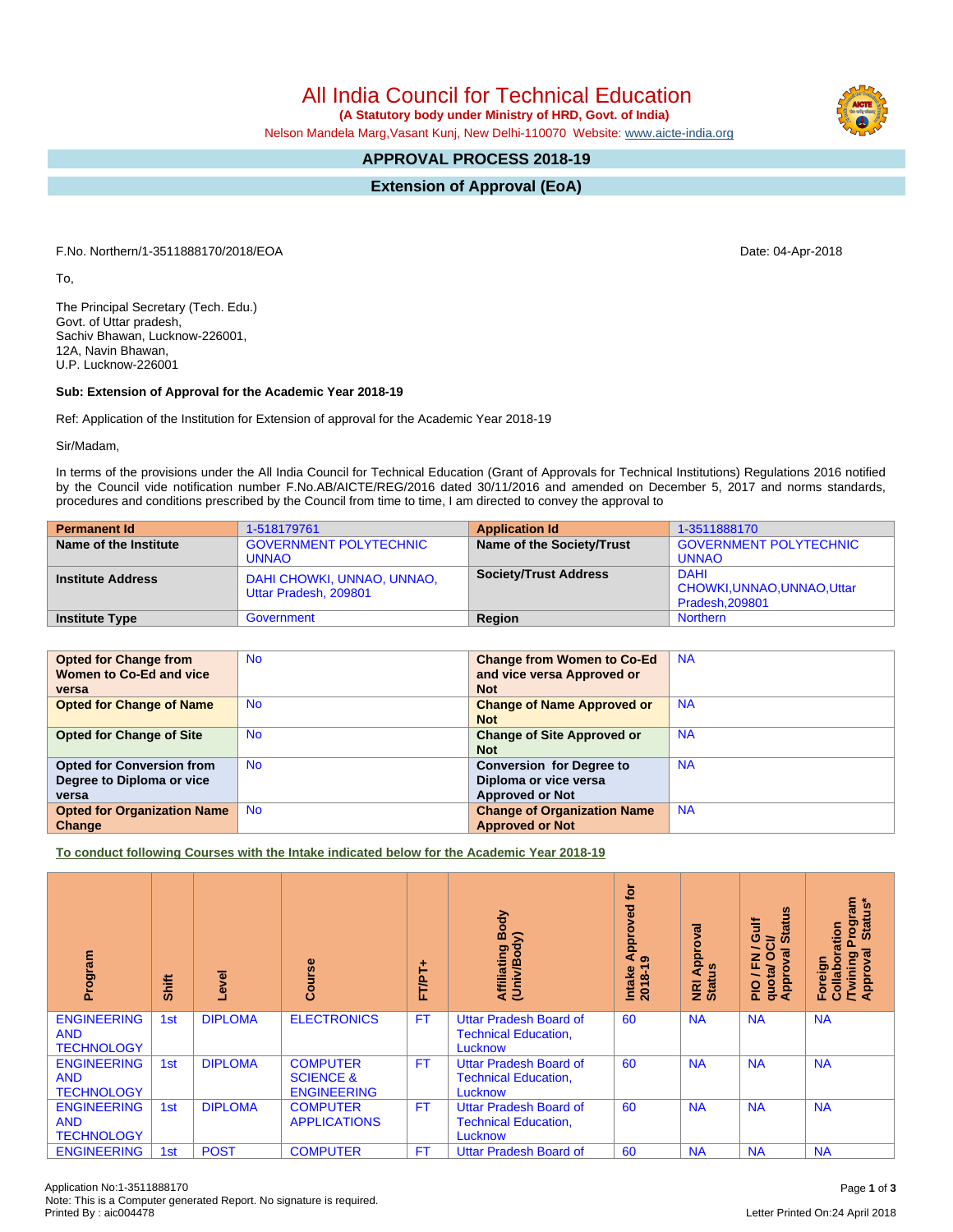| <b>AND</b><br><b>TECHNOLOGY</b>  |     | GRADUATE<br><b>DIPLOMA</b>     | <b>HARDWARE &amp;</b><br><b>NETWORKING</b> | <b>Technical Education.</b><br>Lucknow                |    |           |           |           |
|----------------------------------|-----|--------------------------------|--------------------------------------------|-------------------------------------------------------|----|-----------|-----------|-----------|
|                                  |     |                                |                                            |                                                       |    |           |           |           |
| <b>ENGINEERING</b><br><b>AND</b> | 1st | <b>POST</b><br><b>GRADUATE</b> | WEB DESIGNING                              | Uttar Pradesh Board of<br><b>Technical Education.</b> | 60 | <b>NA</b> | <b>NA</b> | <b>NA</b> |
| <b>TECHNOLOGY</b>                |     | <b>DIPLOMA</b>                 |                                            | Lucknow                                               |    |           |           |           |
|                                  |     |                                |                                            |                                                       |    |           |           |           |

+FT –Full Time,PT-Part Time

| <b>Deficiencies Noted based on Self Disclosure</b>                         |                   |  |  |  |  |
|----------------------------------------------------------------------------|-------------------|--|--|--|--|
| <b>Particulars</b>                                                         | <b>Deficiency</b> |  |  |  |  |
| <b>Anti-Ragging Related Deficiency</b>                                     |                   |  |  |  |  |
| Constitution of Anti-Ragging Squad                                         | Yes               |  |  |  |  |
| <b>Other Facilities Deficiency</b>                                         |                   |  |  |  |  |
| Compliance of the National Academic Depository(NAD) as per MHRD Directives | Yes               |  |  |  |  |
| Provision to watch MOOCS Courses through Swayam                            | Yes               |  |  |  |  |
| Applied membership-National Digital Library                                | Yes               |  |  |  |  |
| <b>Administrative Area Deficiency</b>                                      |                   |  |  |  |  |
| <b>Board Room</b>                                                          | Yes               |  |  |  |  |
| Office All Inclusive                                                       | Yes               |  |  |  |  |
| Department Offices/Cabin for Head of Dept                                  | Yes               |  |  |  |  |
| Pantry for Staff/Faculty                                                   | Yes               |  |  |  |  |
| <b>Exam Control Office</b>                                                 | Yes               |  |  |  |  |
| <b>Amenities Area Deficiency</b>                                           |                   |  |  |  |  |
| <b>Boys Common Room</b>                                                    | Yes               |  |  |  |  |
| Girls Common Room                                                          | Yes               |  |  |  |  |
| Cafeteria                                                                  | Yes               |  |  |  |  |
| <b>Stationery Store</b>                                                    | Yes               |  |  |  |  |
| First aid cum Sick Room                                                    | Yes               |  |  |  |  |
| <b>Faculty Deficiency</b>                                                  | Yes               |  |  |  |  |
| <b>Computational Facilities</b>                                            |                   |  |  |  |  |
| Internet Bandwidth                                                         | Yes               |  |  |  |  |
| Legal Application S/W                                                      | Yes               |  |  |  |  |
| PCs to Student ratio                                                       | Yes               |  |  |  |  |
| Internet Bandwidth-Applied Intake                                          | Yes               |  |  |  |  |
| Legal Application S/W-Applied Intake                                       | Yes               |  |  |  |  |
| PCs to Student ratio-Applied Intake                                        | Yes               |  |  |  |  |
| <b>Library Facilities</b>                                                  |                   |  |  |  |  |
| Volumes                                                                    | Yes               |  |  |  |  |
| <b>Titles</b>                                                              | Yes               |  |  |  |  |
| <b>National Journals</b>                                                   | Yes               |  |  |  |  |
| <b>Library Management Software</b>                                         | Yes               |  |  |  |  |
| Reading Room Capacity                                                      | Yes               |  |  |  |  |
| MultiMediaPC                                                               | Yes               |  |  |  |  |
| <b>Instructional Area Common Facilities</b>                                |                   |  |  |  |  |
| Library & Reading Room                                                     | Yes               |  |  |  |  |
| Language Laboratory<br>Yes                                                 |                   |  |  |  |  |
| <b>Instructional Area- ENGINEERING AND TECHNOLOGY-Diploma</b>              |                   |  |  |  |  |
| Laboratories-All                                                           | Yes               |  |  |  |  |
| Seminar Hall                                                               | Yes               |  |  |  |  |
|                                                                            |                   |  |  |  |  |

**\***Please refer Deficiency Report for details

**GOVERNMENT POLYTECHNIC UNNAO** is hereby informed to submit the compliance of the deficiencies mentioned above to the Regional Office within a period of **6 months** from the date of issuance of this letter failing which the council shall initiate strict action as defined in Approval Process Handbook 2018-19 during the subsequent Academic Year.

In case of any differences in content in this Computer generated Extension of Approval Letter, the content/information as approved by the Executive Council / General Council as available on the record of AICTE shall be final and binding.

Strict compliance of Anti-Ragging Regulation: - Approval is subject to strict compliance of provisions made in AICTE Regulation notified vide F. No. 37-3/Legal/AICTE/2009 dated July 1, 2009 for Prevention and Prohibition of Ragging in Technical Institutions. In case Institution fails to take